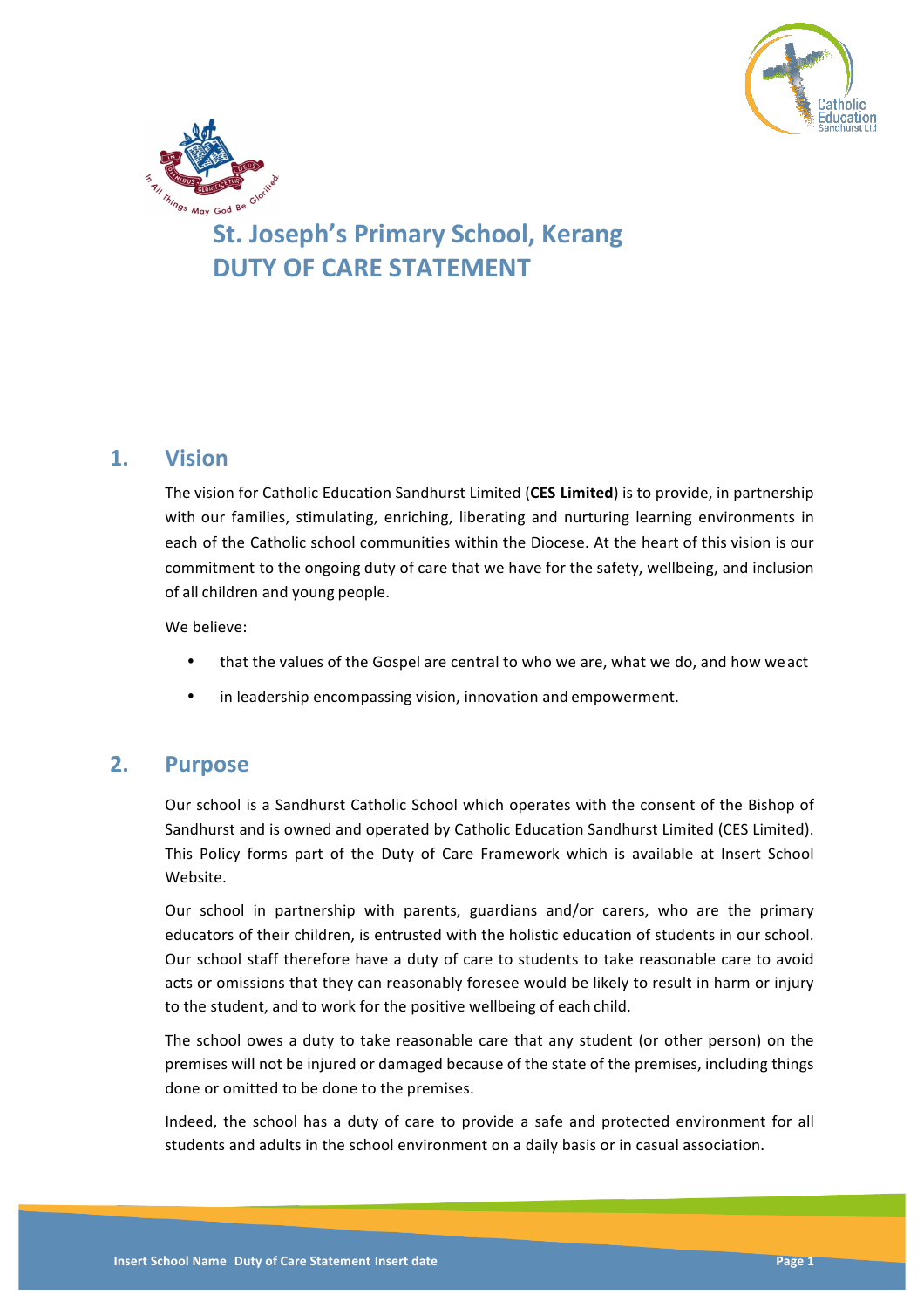# **3. Principles**

Our school will:

- protect students, staff members and those in the school environment from foreseeable risks of injury by providing safe and suitable buildings, grounds and equipment
- ensure adequate supervision of students at all times
- take necessary preventative measures so to ensure safety at all times
- ensure reasonable precautions to ensure that any person on the premises will not be injured or suffer loss or damage due to things that are done or omitted by the school
- recognise that greater measures of care may be required in relation to younger students, students with disabilities and possibly students from different ethnic orientations in order to fulfil duty of care obligations
- adhere to all requirements in relation to child safety from any form of negligence or abuse. Ensuring all staff are aware of their legal obligations in relation to Child Safety legislation and policies.

## **4. Scope**

Duty of care applies to all sites under the control of the school and applies to all members of the leadership team, teaching and non-teaching staff members, casual relief teachers, those in religious ministry and parish staff,contractors engaged by the school and volunteers.

Principals and teachers are held to a high standard of care in relation to students. The duty requires the Principal and teachers of the school to take reasonable steps to minimise the risk of reasonably foreseeable harm from injury or child abuse to students by an individual associated with the school whilst the child is under the care, supervision or authority of the school.

# **5. Duty of Care Statement**

Duty of care is a matter for the whole school.

Duty of care is non-delegable, meaning that it cannot be assigned to another party.

### **5.1 School Environment**

The school's duty of care is a matter for all school environments and is not just confined to the geographical area of the school. It also applies to school activities that occur outside the school where students are acting on a staff member's instructions.

The school must take reasonable steps to protect students, staff members and anyone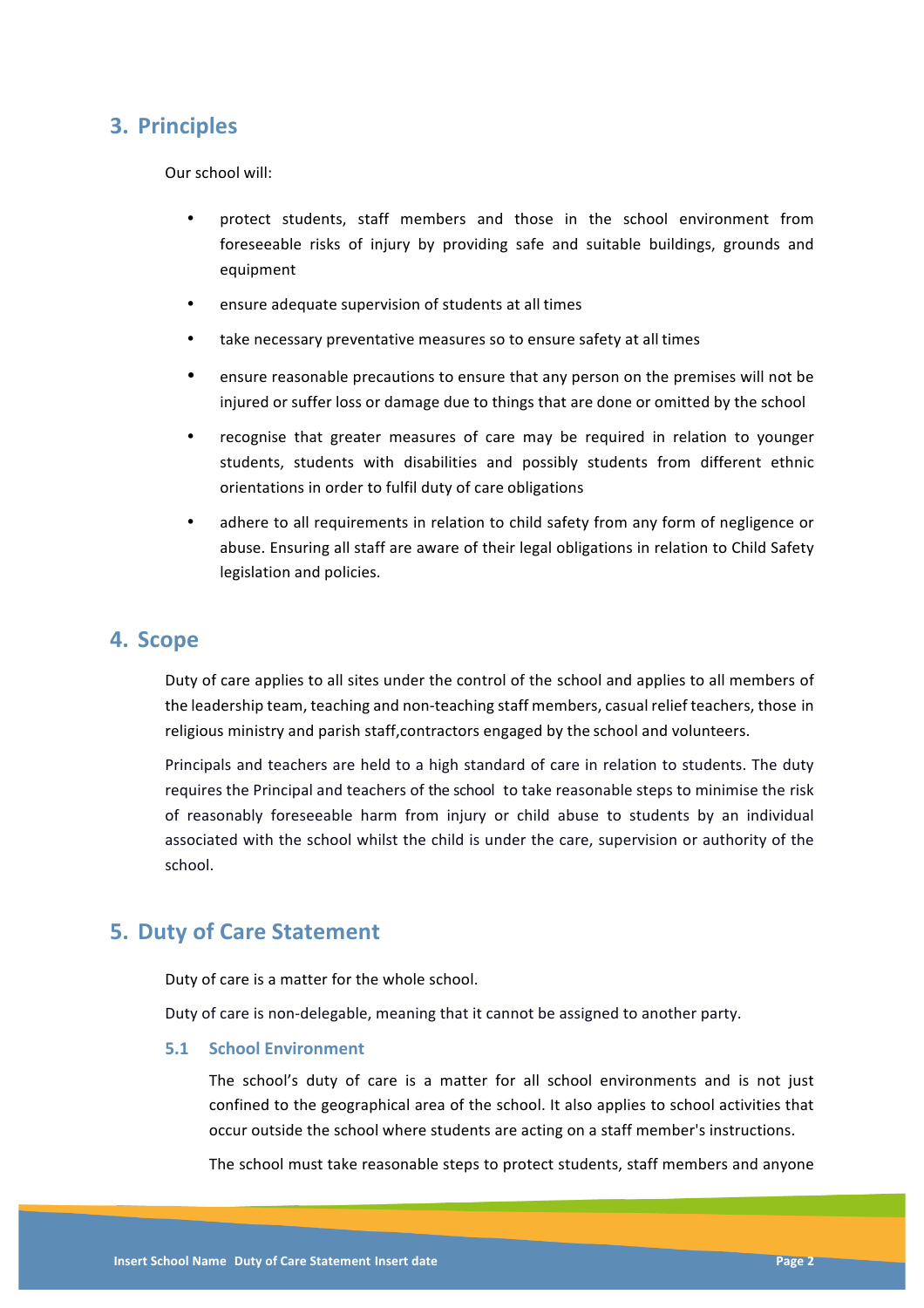that attends the school site from foreseeable risks of injury.

The school must take reasonable precautions to ensure that any person on the premises will not be injured or suffer loss or damage due to things that are done or omitted by the organisation.

#### **5.2 School Staff**

Principals and teachers are held to a high standard of care in relation to students. The duty requires the Principal and teachers of the school to take reasonable steps to minimise the risk of reasonably foreseeable harm from injury or child abuse to students by an individual associated with the school whilst the child is under the care, supervision or authority of the school.

Whenever a teacher-student relationship exists, teachers have a special duty of care. Generally, teachers are expected to take such measures as are reasonable in the circumstances to protect a student under their charge from reasonably foreseeable risks of injury or child abuse.

The school and its teaching and non-teaching staff members owe a duty of care to students within their care, and, but not limited to, parents, student teachers, volunteers, visitors or contractors who may sustain injury, loss or damage as a result of our conduct.

The duty of care also applies to situations both before and after school where students can be assumed to be under the teacher's care.

Greater consideration must be given to the age and capacity of children in care with greater attention required for younger students or students with disabilities.

All members of staff at the school must adhere to all requirements in relation to child safety from any form of negligence or abuse. All staff must be aware of their legal obligations in relation to child safety legislation laws and policies. The school ensures that policies and codes of conduct regarding child safety are accessible and understood by all members of our school community.

# **6. Implementation**

The school has developed policies and procedures to manage common risks in the school environment, including:

- Attendance monitoring
- **Bullying Prevention and Intervention**
- Child Safety Policies
- Codes of Conduct
- Communication of policies with the school community